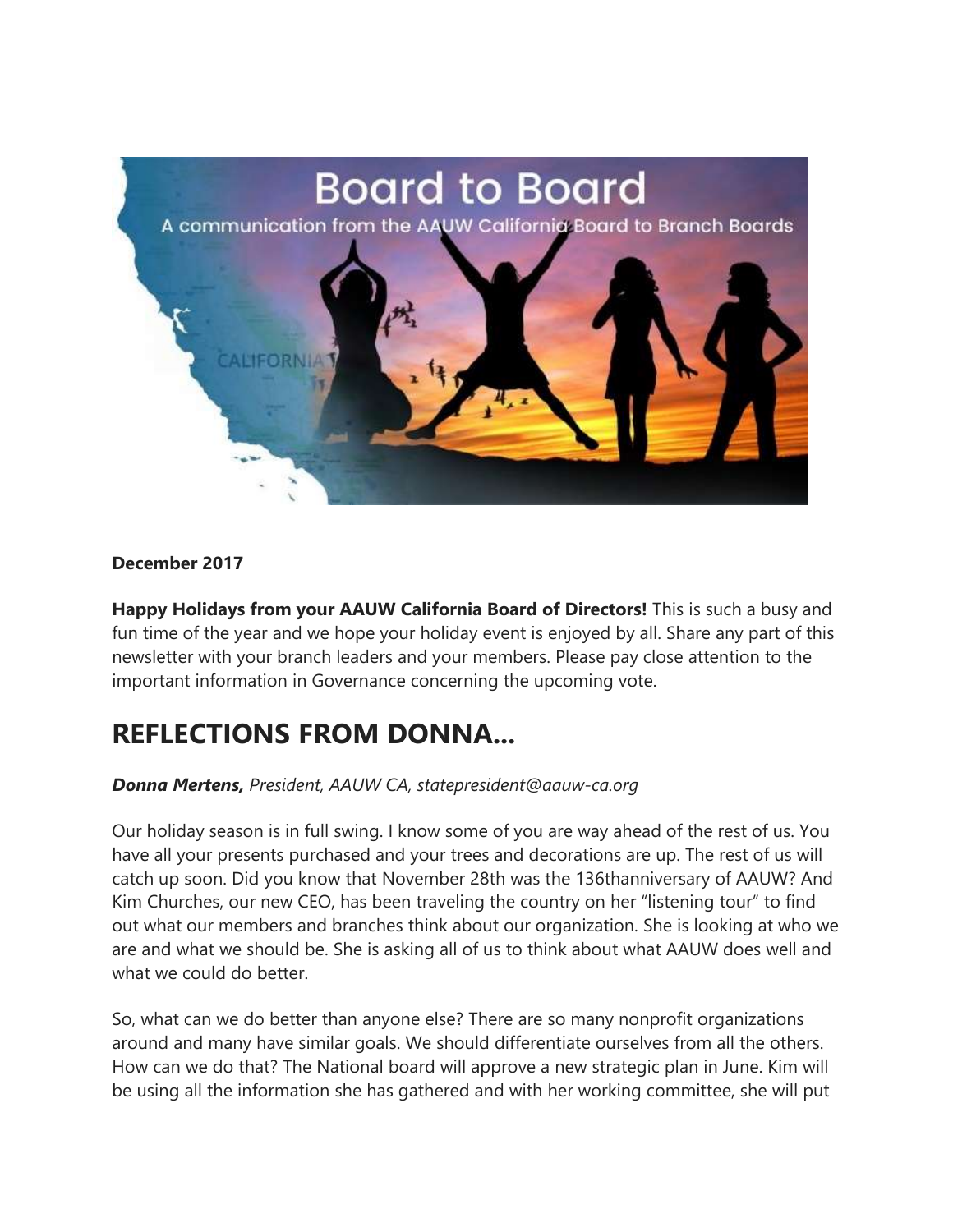together a draft plan by March. The branches and members will have 45 days to review and comment on the draft plan during March and April. It is important for all of us to take advantage of this opportunity to help move our organization into the future. We need to focus our efforts in order to make sure that AAUW is relevant and has an impact on equity for women and girls.

# **AAUW FUND**

*Sharon Westafer, Director, AAUW Fund Committee Chair, aauwfund@aauw-ca.org*

### **The Deadline is Quickly Approaching**

Please remember that the deadline for contributions to AAUW Fund is December 31 for recognition for 2017. In accordance with IRS regulations, National goes by the postmark date rather than the date on the donation check. Click [\(HERE\)](https://nam02.safelinks.protection.outlook.com/?url=https%3A%2F%2Fbor.aauw-ca.org%2Fsendy%2Fl%2Fv0NGBhI6dqEFRJAJ8q3qaA%2FUFuiQxQcFBaxVmQOq1LY3w%2FGQdMwwcHNSwmqIM33DtDIw&data=02%7C01%7Csandi.gabe%40hotmail.com%7C753f707e995c446e40d808d53869cb36%7C84df9e7fe9f640afb435aaaaaaaaaaaa%7C1%7C0%7C636476949381082007&sdata=xTdadkdxnRaFE1veOgZJnMW5fE%2ByL8Xx7Lv0itqYVYs%3D&reserved=0) for branch donation forms. Please consider designating your contributions to help finish an unfinished California endowment. Click [\(HERE\)](https://nam02.safelinks.protection.outlook.com/?url=https%3A%2F%2Fbor.aauw-ca.org%2Fsendy%2Fl%2Fv0NGBhI6dqEFRJAJ8q3qaA%2FBKuGAkCGnb8Og8q0s763aTrg%2FGQdMwwcHNSwmqIM33DtDIw&data=02%7C01%7Csandi.gabe%40hotmail.com%7C753f707e995c446e40d808d53869cb36%7C84df9e7fe9f640afb435aaaaaaaaaaaa%7C1%7C0%7C636476949381082007&sdata=os%2BHCzbUiqrR%2F4lOYCoLNGnDxwsGo7DlvRNjGKIWU9M%3D&reserved=0) for the list.

#### **Seventeen remarkable stories you helped make possible**

In three locations across the state, Fellowship and Grant recipients shared their passion for education, research and changing the world. With topics ranging from decreasing and decarbonizing the nation's energy footprint to life and death-term criminal sentencing of women, the impact of our financial donations to support fellowships and grants was evident and inspiring. Catch a glimpse of their thought-provoking research by watching the [videos](https://nam02.safelinks.protection.outlook.com/?url=https%3A%2F%2Fbor.aauw-ca.org%2Fsendy%2Fl%2Fv0NGBhI6dqEFRJAJ8q3qaA%2FE4ksTzJPRPnDGOkKwyOC2Q%2FGQdMwwcHNSwmqIM33DtDIw&data=02%7C01%7Csandi.gabe%40hotmail.com%7C753f707e995c446e40d808d53869cb36%7C84df9e7fe9f640afb435aaaaaaaaaaaa%7C1%7C0%7C636476949381082007&sdata=4QJ%2FH5JDTzh17uu%2FYd6jX%2FIAiRF%2BWOSn9lK1X4m%2B4O0%3D&reserved=0) from the recent AAUW California Fund Luncheons. As an example, listen to Coly Lenz discuss her research on criminalization, gender violence, and social movements in California. Her studies focus on life and death-term criminal sentencing of women. Watch her **[presentation](https://nam02.safelinks.protection.outlook.com/?url=https%3A%2F%2Fbor.aauw-ca.org%2Fsendy%2Fl%2Fv0NGBhI6dqEFRJAJ8q3qaA%2FFFc6hTWGS03WjpbalZOALg%2FGQdMwwcHNSwmqIM33DtDIw&data=02%7C01%7Csandi.gabe%40hotmail.com%7C753f707e995c446e40d808d53869cb36%7C84df9e7fe9f640afb435aaaaaaaaaaaa%7C1%7C0%7C636476949381082007&sdata=aN92XTsSqBshe92FG6e%2FSocE1EKwf2fne126jMnivfM%3D&reserved=0)** from the Seal Beach Fund Luncheon.

Thanks very much to our videographers; Robbie Cavolino (Southern CA luncheon), Cathy Foxhoven (South San Francisco luncheon) and Jan Cushman (Danville luncheon). We truly appreciate all of your commitment to making sure the luncheon speakers can be seen by members unable to attend the luncheons.

# **COLLEGE/UNIVERSITY (C/U) COMMITTEE**

*Tina Byrne, C/U Committee Chair, aauwtina@gmail.com*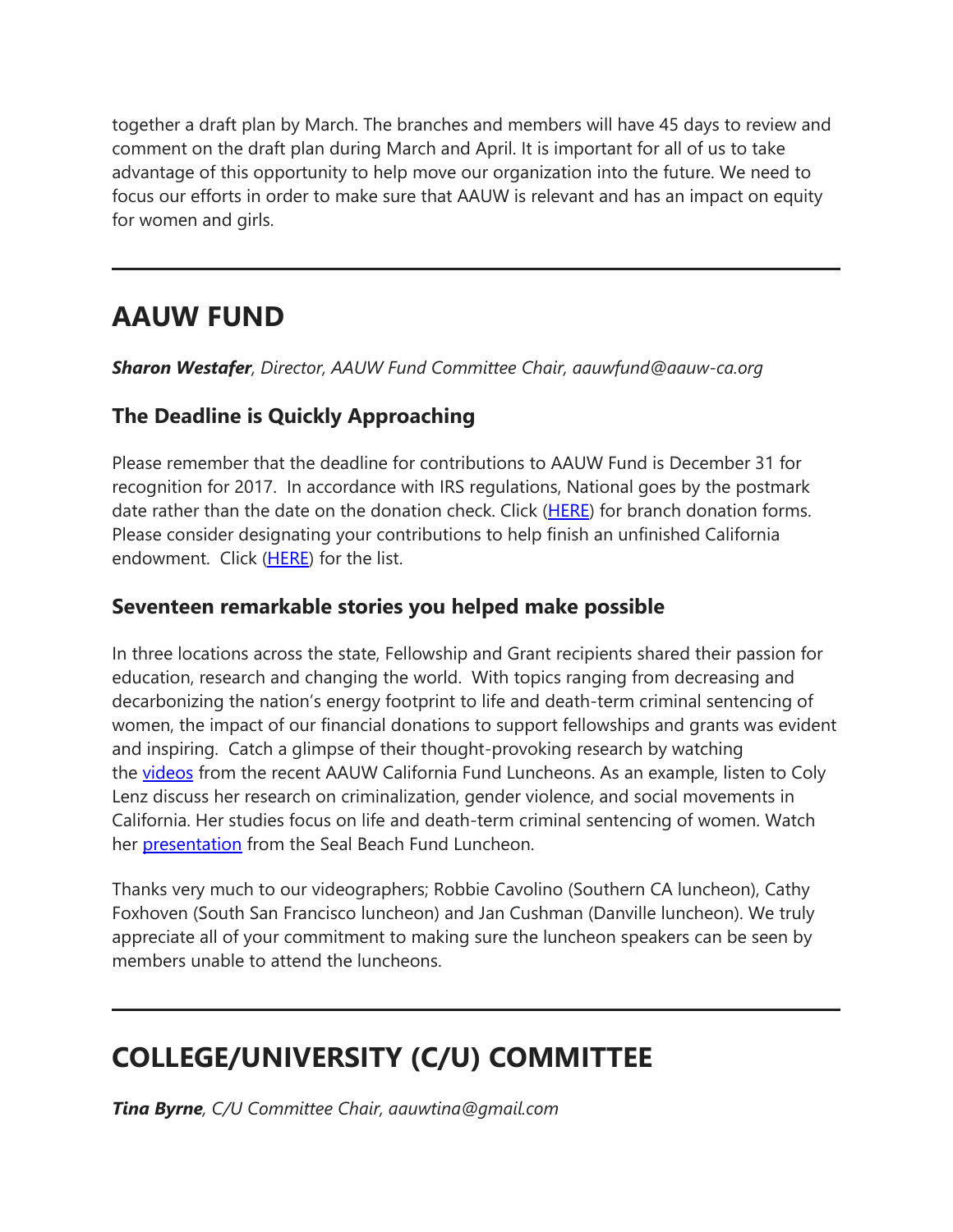### **Want to do your part to inspire future leaders to become role models for generations to come?**

Where do student leaders have transformative experiences that inspire them to improve their campuses and their communities? The 2018 National Conference For College Women Student Leaders (NCCWSL) is coming from May 30 to June 2, 2018 at the University of Maryland. Encourage young women to attend and to apply for scholarships. Even better, create your own branch scholarships! Early-Bird registration is open now through January 31, 2018. Regular registration is February 1 through April 30, 2018. The [National](https://nam02.safelinks.protection.outlook.com/?url=https%3A%2F%2Fbor.aauw-ca.org%2Fsendy%2Fl%2Fv0NGBhI6dqEFRJAJ8q3qaA%2Fly1BUHwDrYC892j2RBVhjRTA%2FGQdMwwcHNSwmqIM33DtDIw&data=02%7C01%7Csandi.gabe%40hotmail.com%7C753f707e995c446e40d808d53869cb36%7C84df9e7fe9f640afb435aaaaaaaaaaaa%7C1%7C0%7C636476949381082007&sdata=QCZrXmSnxMHl1W10%2FiywKiOeugPG9wMtyKTjSr4cM7o%3D&reserved=0)  [Scholarship Application](https://nam02.safelinks.protection.outlook.com/?url=https%3A%2F%2Fbor.aauw-ca.org%2Fsendy%2Fl%2Fv0NGBhI6dqEFRJAJ8q3qaA%2Fly1BUHwDrYC892j2RBVhjRTA%2FGQdMwwcHNSwmqIM33DtDIw&data=02%7C01%7Csandi.gabe%40hotmail.com%7C753f707e995c446e40d808d53869cb36%7C84df9e7fe9f640afb435aaaaaaaaaaaa%7C1%7C0%7C636476949381082007&sdata=QCZrXmSnxMHl1W10%2FiywKiOeugPG9wMtyKTjSr4cM7o%3D&reserved=0) is now open and closes on February 28, 2018.

Check out the national website where you will find information on everything [NCCWSL](https://nam02.safelinks.protection.outlook.com/?url=https%3A%2F%2Fbor.aauw-ca.org%2Fsendy%2Fl%2Fv0NGBhI6dqEFRJAJ8q3qaA%2FS892NmEbDZWIWW5amfj0Arog%2FGQdMwwcHNSwmqIM33DtDIw&data=02%7C01%7Csandi.gabe%40hotmail.com%7C753f707e995c446e40d808d53869cb36%7C84df9e7fe9f640afb435aaaaaaaaaaaa%7C1%7C0%7C636476949381082007&sdata=TUa%2F35JZ2VbrqbyJnNxZTEeTt6ZBJ9UEZQWMxTcCYUs%3D&reserved=0) including how to send a student to this incredible conference.

# **FINANCE**

*Pat Ferrer, CFO, cfo@aauw-ca.org*

#### **Let's Clear Up Some Things**

**Annual Financial Report:** Apparently there was some misunderstanding regarding my B2B last month. I only have the power to eliminate the AAUW California Annual Financial Report. Reporting to the IRS, Franchise Tax Board, and others remain in effect.

**Outstanding Invoices from AAUW California:** Thank you to all the branches that paid their bill for insurance and the fund assessment on or before the due date. All other branches have had the invoice re-sent through QuickBooks to the Finance Officer(s) of record (check your spam if it didn't arrive) and then emailed to the Branch President and Finance Officers. I have heard back from several of you. Please pay this bill immediately. AAUW California paid the insurance bill in full back in July. The amount is almost 25 percent of our operating costs. We need your payment to help us pay our bills. We also need the payment for the fund assessment in early December, so we can send in our CY 2017 donation to National by December 15.

**Events with greater than 500 in attendance:** Our insurance broker found that our liability insurance only covers events with attendance of 500 or less. If your branch needs insurance for an event with attendance greater than 500, the increased cost will need to be paid by the branch. AAUW California will pay the bill and invoice your branch for the amount paid.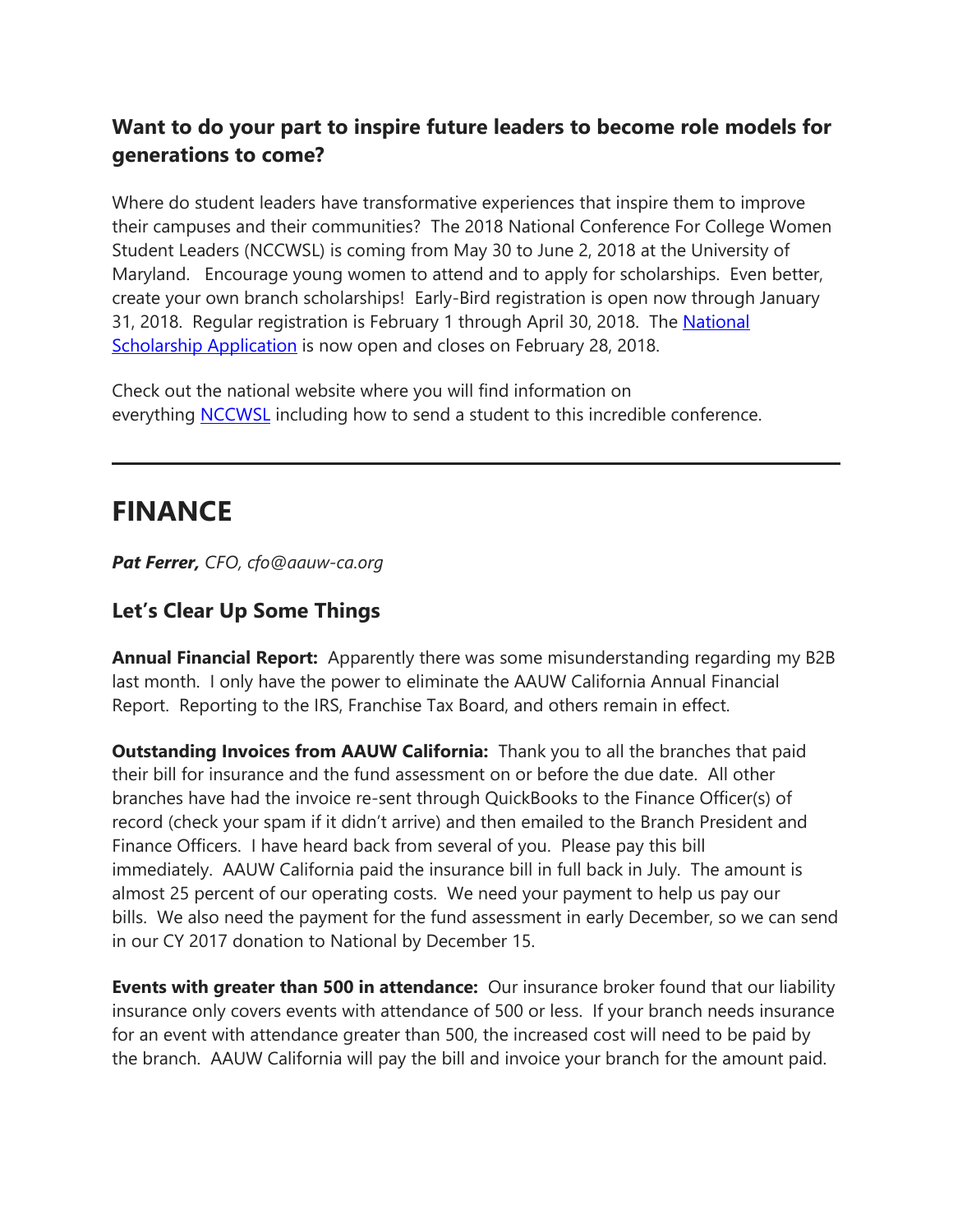Information about insurance, the fund assessment, and other financial topics of importance to Branch Finance Officers/Treasurers may be found on our [website.](https://nam02.safelinks.protection.outlook.com/?url=https%3A%2F%2Fbor.aauw-ca.org%2Fsendy%2Fl%2Fv0NGBhI6dqEFRJAJ8q3qaA%2Fue11VS1tEWQ3n41XQtnOMA%2FGQdMwwcHNSwmqIM33DtDIw&data=02%7C01%7Csandi.gabe%40hotmail.com%7C753f707e995c446e40d808d53869cb36%7C84df9e7fe9f640afb435aaaaaaaaaaaa%7C1%7C0%7C636476949381082007&sdata=yogHY%2F%2FH%2Fzc%2FV6IJHmAE7%2FjB3T9qRNyOjqtyRDnFBRA%3D&reserved=0)

## **GOVERNANCE**

*Sue Cochran, Governance Committee Chair, governance@aauw-ca.org*

#### **AAUW California Re-Vote Scheduled for January 9-11, 2018**

The September 2017 member vote to return AAUW California to a Public Benefit Corporation failed because of 26 "No" votes. Although 99% of votes were "Yes," it was not enough. Our state's corporate regulations require a unanimous "Yes" vote to change the status of a corporation.

AAUW California will conduct a re-vote January 9-11, 2018 in hopes of avoiding costly and time-consuming legal options.

The FAQ piece has been updated and expanded on the AAUW California website and can be [downloaded](https://nam02.safelinks.protection.outlook.com/?url=https%3A%2F%2Fbor.aauw-ca.org%2Fsendy%2Fl%2Fv0NGBhI6dqEFRJAJ8q3qaA%2FP51EXIqcsBQtm2kma4myJg%2FGQdMwwcHNSwmqIM33DtDIw&data=02%7C01%7Csandi.gabe%40hotmail.com%7C753f707e995c446e40d808d53869cb36%7C84df9e7fe9f640afb435aaaaaaaaaaaa%7C1%7C0%7C636476949381082007&sdata=x%2Bu8sI7T0z3sfvHhRdhgFheIQZQQGUTNsalS5aM3fgk%3D&reserved=0) and distributed to your members or included in your branch newsletter. [E](https://nam02.safelinks.protection.outlook.com/?url=https%3A%2F%2Fbor.aauw-ca.org%2Fsendy%2Fl%2Fv0NGBhI6dqEFRJAJ8q3qaA%2FBEi2itZ5ni7PQGxsX6WNdQ%2FGQdMwwcHNSwmqIM33DtDIw&data=02%7C01%7Csandi.gabe%40hotmail.com%7C753f707e995c446e40d808d53869cb36%7C84df9e7fe9f640afb435aaaaaaaaaaaa%7C1%7C0%7C636476949381082007&sdata=xkH0BU99W92mLDdKMA3qVCwB1dVYOEjSt0Q%2FcVk5wOU%3D&reserved=0)ncourage your members to thoroughly read this piece and address any additional questions or need for clarification to governance@aauw-ca.org. **It is critical that all members voting cast a "Yes" vote to change the status to a Public Benefit Corporation in order to move the organization forward.**

## **LEADERSHIP DEVELOPMENT**

*Cathy Foxhoven, Co-President Elect, Leadership Development Chair, leaderdev@aauwca.org*

#### **CHANGE IS GOOD…IF YOU CAN REMEMBER!**

#### **"LEADER ON LOAN" BECOMES "BRANCH RESOURCE CONNECTION"**

Remember the famous song from *THE FANTASTICS* entitled "Try to Remember". AAUW members are still struggling with the name change of AAUW Fund – now we're asking you to remember another name change!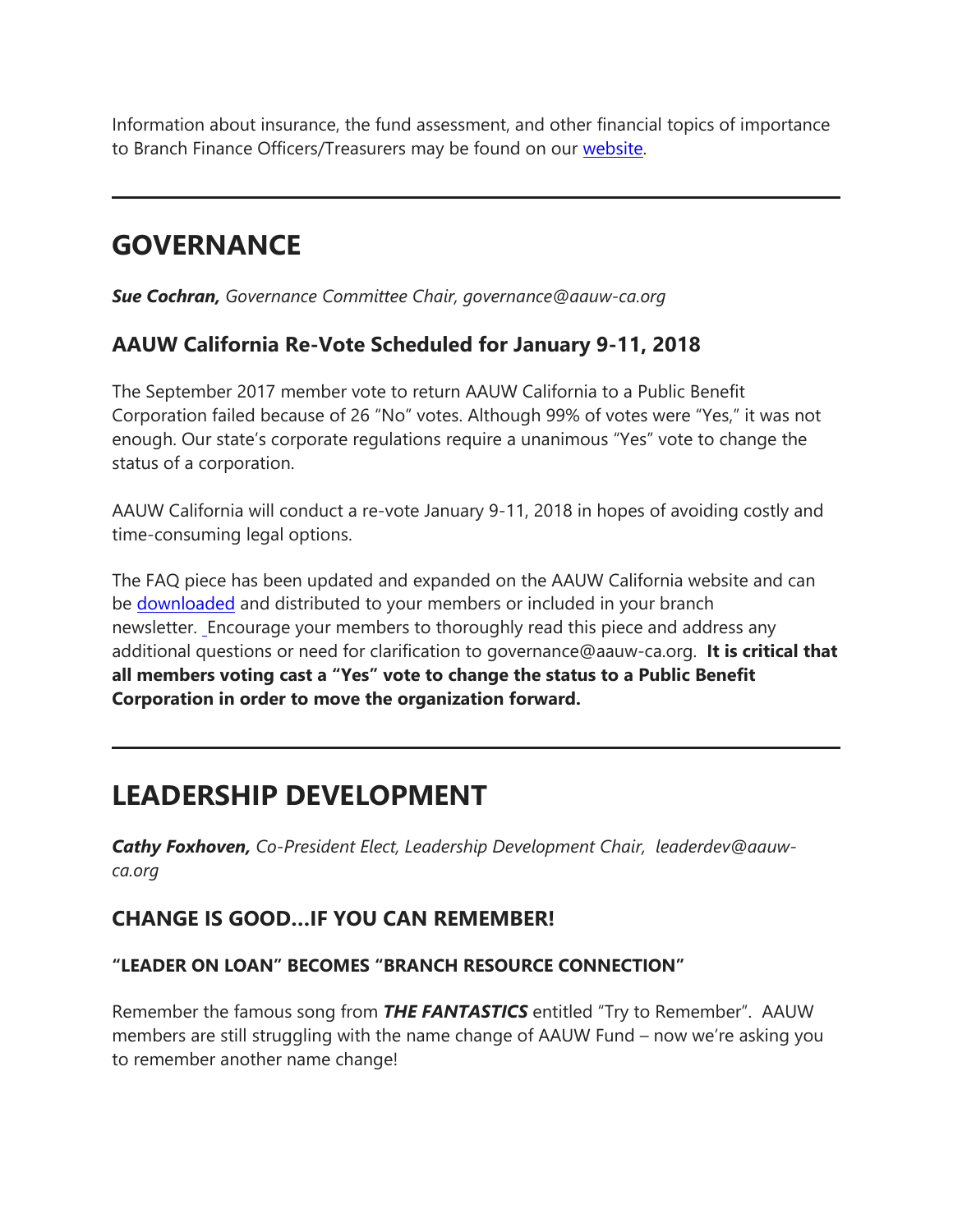The Leader on Loan Program was designed to share expertise and training to the branches. However, "**Branch Resource Connection"** better clarifies what this branch support provides to the branches.

**Branch Resource Connection** provides branches with speakers from AAUW CA current/past directors, appointed chairs and members. These speakers will present missionbased programs to the members and the community that are relevant to their area. It helps to strengthen the branch's internal organization, increase AAUW California's presence in the community, overcome common challenges such as growing and retaining membership and develop branch leaders.

Remember the name **BRANCH RESOURCE CONNECTION!**

### **MEMBERSHIP**

*Deanna Arthur (Secretary) and Kathy Andreini, Membership Committee Co-Chairs, membership@aauw-ca.org*

#### **Has anyone been left out?**

Please be sure to check your branch roster on the [National website.](https://nam02.safelinks.protection.outlook.com/?url=https%3A%2F%2Fbor.aauw-ca.org%2Fsendy%2Fl%2Fv0NGBhI6dqEFRJAJ8q3qaA%2FosoqUny3jqHXfaQq3ZQV6Q%2FGQdMwwcHNSwmqIM33DtDIw&data=02%7C01%7Csandi.gabe%40hotmail.com%7C753f707e995c446e40d808d53869cb36%7C84df9e7fe9f640afb435aaaaaaaaaaaa%7C1%7C0%7C636476949381082007&sdata=BuS4oaQwV4QyZBw6yBaARd%2B9g5jK3F%2Fc%2BQZ9mYDF%2Bs4%3D&reserved=0) On November 30th all members whose dues have not been paid for 2017-18 have been removed from the Member Services Database. While you're on the MSD, please double check to make sure members' contact information is correct. Email addresses are particularly important for voting.

Contact membership@aauwca.org for help accessing the Member Services Database (MSD). Feel free to contact Deanna Arthur if you are from the South or Kathy Andreini if you are from the North if you have any other questions. Keep up the good work.

## **NOMINATIONS & ELECTIONS**

*Donna Lilly, Nominations & Elections Chair,nominating@aauw-ca.org*

#### **Hone Your Skills as a Dynamic Leader**

Self-nominate as a candidate for Secretary or one of five Directors for the AAUW California Board of Directors. Share your knowledge and passion for AAUW as one team player on the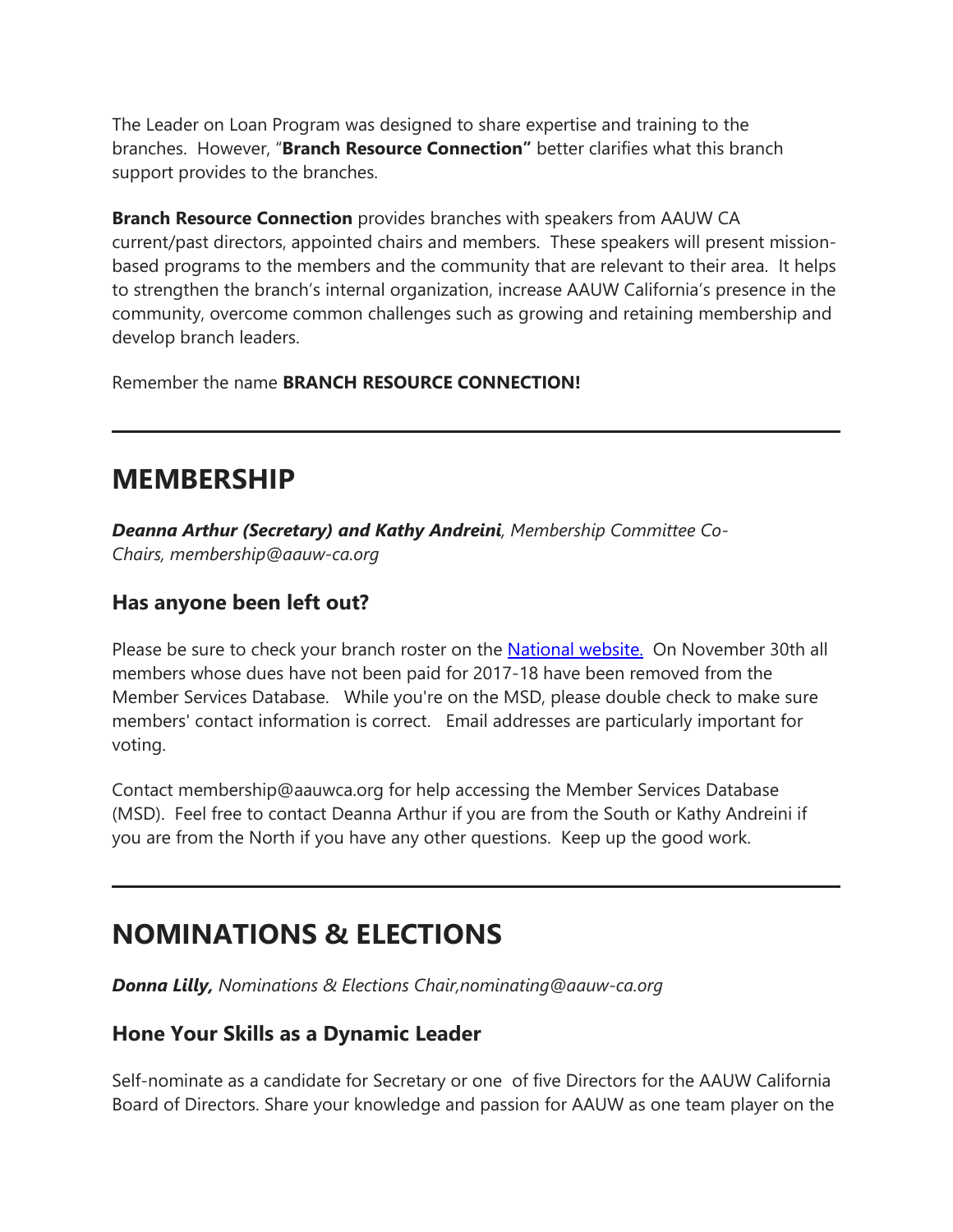Board of 12 Directors. The strength of our organization needs you as a dynamic leader in 2018-2020.

I invite you to complete an [application form](https://nam02.safelinks.protection.outlook.com/?url=https%3A%2F%2Fbor.aauw-ca.org%2Fsendy%2Fl%2Fv0NGBhI6dqEFRJAJ8q3qaA%2F6892E34WcazYmGsABgUmUSFA%2FGQdMwwcHNSwmqIM33DtDIw&data=02%7C01%7Csandi.gabe%40hotmail.com%7C753f707e995c446e40d808d53869cb36%7C84df9e7fe9f640afb435aaaaaaaaaaaa%7C1%7C0%7C636476949381082007&sdata=cD%2BuzPNZrahiPRiLvKtYP6iv6V5uNL2Rm%2B9LEdmGEok%3D&reserved=0) online prior to December 8th.

Job descriptions and duties are found in the [Policies and Procedures](https://nam02.safelinks.protection.outlook.com/?url=https%3A%2F%2Fbor.aauw-ca.org%2Fsendy%2Fl%2Fv0NGBhI6dqEFRJAJ8q3qaA%2F9763qQcRNel763umBlS8ENMgPQ%2FGQdMwwcHNSwmqIM33DtDIw&data=02%7C01%7Csandi.gabe%40hotmail.com%7C753f707e995c446e40d808d53869cb36%7C84df9e7fe9f640afb435aaaaaaaaaaaa%7C1%7C0%7C636476949381082007&sdata=At8D%2FDlkfnGGSjPu3G0MYhRvvZXfJS6IkZrpgxARKnE%3D&reserved=0) in the Governance section of the website. To access this section, you need to enter the password: aauwca.

### **PROGRAM**

*Jane Niemeier Co-President Elect), and Stormy Miller, Director, Program Co-Chairs, program@aauw-ca.org*

### **Did You Say Prizes?!?!**

'Tis the season of giving, so yes we did! The Program Committee is anxiously awaiting your Branch Bingo cards! As an incentive to get those daubers out and showcase your missionbased activity, we have LOTS of prizes in hand, and even better…it's AAUW swag for the grand prize winners! We have t-shirts, seat pads, notepads, and other goodies we'd love to give away for your participation. As a reminder, Round 1 results are due by December 31st. You can find the bingo card on the AAUW California website on the *[Programs and](https://nam02.safelinks.protection.outlook.com/?url=https%3A%2F%2Fbor.aauw-ca.org%2Fsendy%2Fl%2Fv0NGBhI6dqEFRJAJ8q3qaA%2FfeAI4w5k892YhzUTJLCnM6UQ%2FGQdMwwcHNSwmqIM33DtDIw&data=02%7C01%7Csandi.gabe%40hotmail.com%7C753f707e995c446e40d808d53869cb36%7C84df9e7fe9f640afb435aaaaaaaaaaaa%7C1%7C0%7C636476949381082007&sdata=ZgSrFNknrrBi9szDEofHWslwY6RU8vJ5cUlz%2BKivpGw%3D&reserved=0)  [Education](https://nam02.safelinks.protection.outlook.com/?url=https%3A%2F%2Fbor.aauw-ca.org%2Fsendy%2Fl%2Fv0NGBhI6dqEFRJAJ8q3qaA%2FfeAI4w5k892YhzUTJLCnM6UQ%2FGQdMwwcHNSwmqIM33DtDIw&data=02%7C01%7Csandi.gabe%40hotmail.com%7C753f707e995c446e40d808d53869cb36%7C84df9e7fe9f640afb435aaaaaaaaaaaa%7C1%7C0%7C636476949381082007&sdata=ZgSrFNknrrBi9szDEofHWslwY6RU8vJ5cUlz%2BKivpGw%3D&reserved=0)* page. Thank you to La Mesa-El Cajon and Livermore-Pleasanton-Dublin branch who have shared the activity among their branch members or indicated they would work to complete. See, we're always looking!

### **Programs of the Quarter**

As the end of the year approaches, we're gearing up for another round of outstanding program recognition, which will be announced in the January B2B and on the AAUW California website. Did you miss the last announcement? No worries! The link will take you to the July through September *[Programs of the Quarter](https://nam02.safelinks.protection.outlook.com/?url=https%3A%2F%2Fbor.aauw-ca.org%2Fsendy%2Fl%2Fv0NGBhI6dqEFRJAJ8q3qaA%2F4IzPMv3f0aniAohTVTaS4Q%2FGQdMwwcHNSwmqIM33DtDIw&data=02%7C01%7Csandi.gabe%40hotmail.com%7C753f707e995c446e40d808d53869cb36%7C84df9e7fe9f640afb435aaaaaaaaaaaa%7C1%7C0%7C636476949381082007&sdata=MwJ%2BgugGR2j76TQqJwNmedcUfwmQkYdtRBLy74J7KJ0%3D&reserved=0)*, naming the branches and the particular program activity. With topics related to gender equity, running for office, STEM, and international work in Russia, branch programs left us motivated and inspired. Please keep up the good work and continue to let us know about those outstanding programs!

## **PUBLIC POLICY**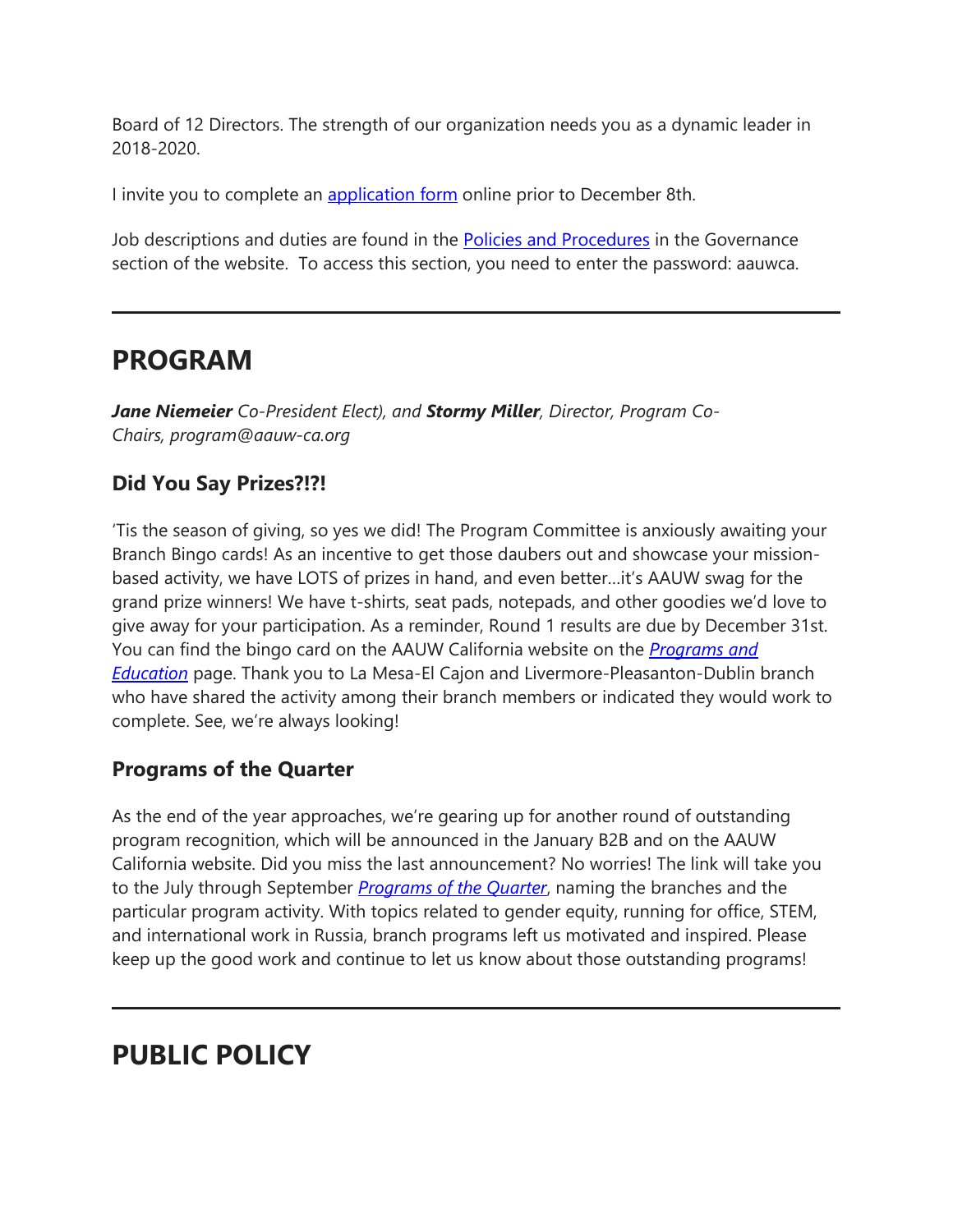*Charmen Goehring, and Nancy Mahr, Directors, Public Policy Co-Chair, publicpolicy@aauw-ca.org*

#### **Perfect Pre-Season Public Policy Plans**

The Legislative session is over and legislators are home in their districts for the next few weeks. This is the perfect time to sign up for your local representative's newsletter to keep up on their actions and to make appointments to introduce yourselves to not only your legislator but the district staff. Your State Public Policy Committee, along with our advocate, are hoping to also build a database that includes the names of elected and appointed office holders who are members of branches-please send in their names to publicpolicy@aauwca.org!

As part of our statewide effort to build up advocacy efforts, we will be offering an exciting plenary to open our AAUW California State Convention in April. Plan to join us and help take our mission and public policy platform to new heights!

### **SPEECH TREK**

*Marlene Cain, AAUW California Speech Trek Coordinator, speechtrek@aauw-ca.org*

**How can we stand up to sexism? The following branches are going to find out when they host their 2018 Speech Trek competitions!**

- Big Bear Valley
- California Online
- Diamond Bar-Walnut
- Half Moon Bay
- Healdsburg
- La Mesa-El Cajon
- Lompoc-Vandenberg
- Morgan Hill
- Napa
- Napa Valley
- Oakdale-Riverbank-Escalon
- Redlands
- Riverside-Moreno Valley-San Gorgonio
- Roseville-South Placer
- Sacramento
- Stockton